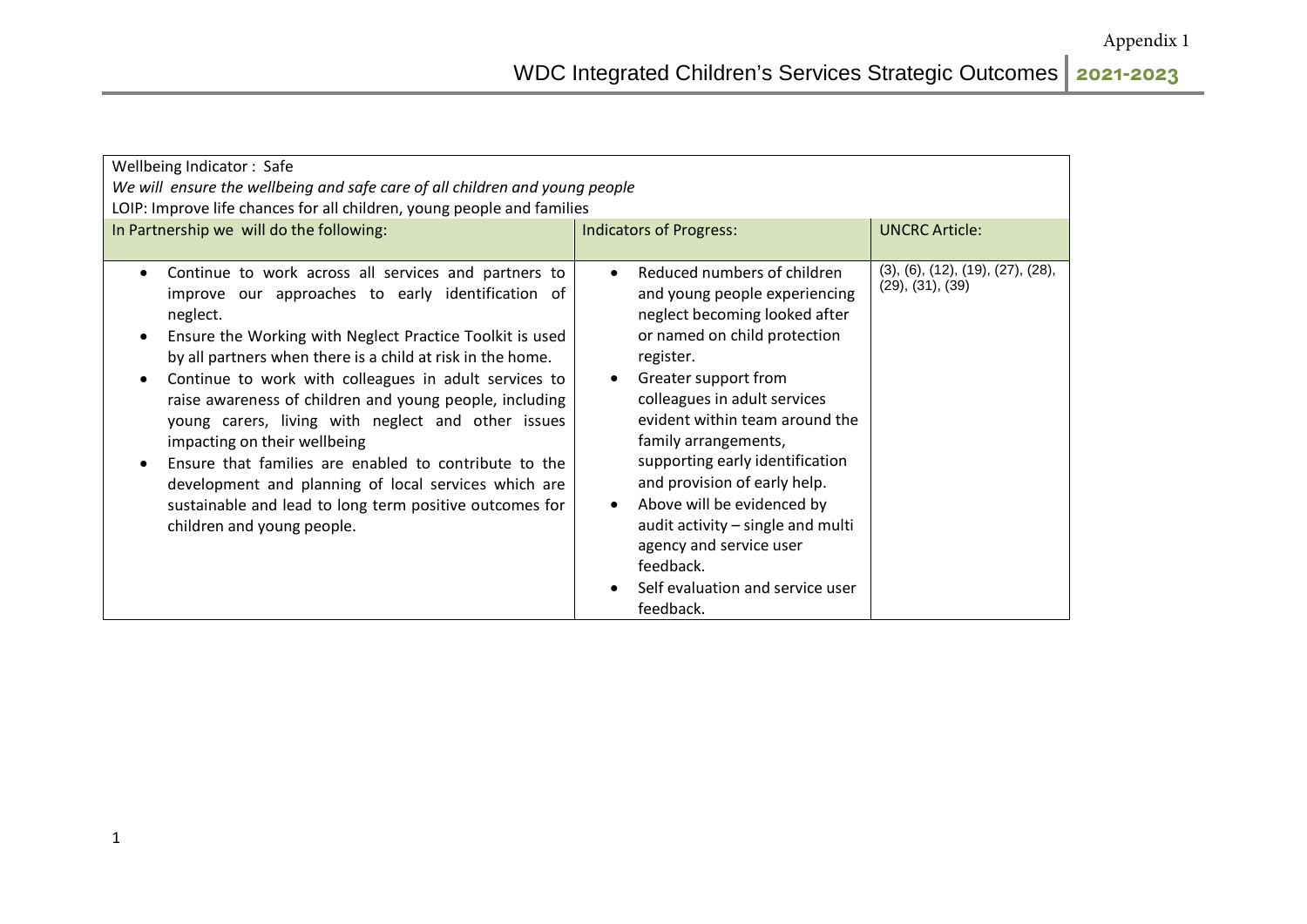|           | Continue to improve multi-agency evidence based<br>supports to ensure early response to meet the complex<br>needs of children, young people and their families, by<br>the development of effective local multi-agency forums<br>with a view to collaboration towards a consensus in<br>respect of those in need of early help.<br>Ensure that specific groups of children and young people<br>such as children with disabilities, young carers, those<br>who are care experienced, looked after at home or in<br>kinship care are represented and their needs proactively<br>considered at the earliest possible stage.<br>Ensure that special needs in pregnancy services are<br>offering timely and responsive early help to vulnerable<br>pregnant women ensuring a better start in life for babies<br>in more vulnerable family situations.<br>Ensure that children, young people and their families are<br>enabled to contribute to the development and planning<br>of local services which are sustainable and lead to long | Reduced numbers of children<br>and young people becoming<br>looked after or named on child<br>protection register,<br>More effective, timely and<br>targeted responses to requests<br>for assistance and support<br>Audit activity - single and multi<br>agency and service user<br>feedback.<br>Self evaluation and service user<br>feedback. |                                                                                          |
|-----------|-----------------------------------------------------------------------------------------------------------------------------------------------------------------------------------------------------------------------------------------------------------------------------------------------------------------------------------------------------------------------------------------------------------------------------------------------------------------------------------------------------------------------------------------------------------------------------------------------------------------------------------------------------------------------------------------------------------------------------------------------------------------------------------------------------------------------------------------------------------------------------------------------------------------------------------------------------------------------------------------------------------------------------------|------------------------------------------------------------------------------------------------------------------------------------------------------------------------------------------------------------------------------------------------------------------------------------------------------------------------------------------------|------------------------------------------------------------------------------------------|
| $\bullet$ | term positive outcomes for children and young people<br>Support staff to feel more confident in the use of<br>chronologies as a tool assisting all staff to both identify<br>harmful<br>patterns of behaviour, and<br>use<br>this<br>understanding in their work with families.<br>Further develop staff in the methodology and practice in<br>respect of multi agency chronology building                                                                                                                                                                                                                                                                                                                                                                                                                                                                                                                                                                                                                                        | Increased staff confidence in<br>use of chronologies<br>Audit activity - single and multi<br>agency evidencing chronology<br>building at all levels of service<br>Self evaluation and service user<br>feedback.                                                                                                                                | $(3)$ , $(6)$ , $(12)$ , $(19)$ , $(27)$ ,<br>$(28)$ , $(29)$ , $(31)$ , $(34)$ , $(39)$ |
|           | Through Better Hearings, we will continue to ensure that<br>Non-disclosure measures are complied with by all<br>agencies.<br>Develop a more effective and accessible report format<br>for Children's Hearing jointly with all stakeholders and<br>partners.                                                                                                                                                                                                                                                                                                                                                                                                                                                                                                                                                                                                                                                                                                                                                                       | % compliance with measures<br>Progress through plan<br>Utilise change science<br>methodology, evaluate and<br>review inclusive of service user<br>feedback and impact                                                                                                                                                                          | (2), (3), (6), (12), (14), (16),<br>(21), (24), (25), (27), (28),<br>$(29)$ , $(30)$ ,   |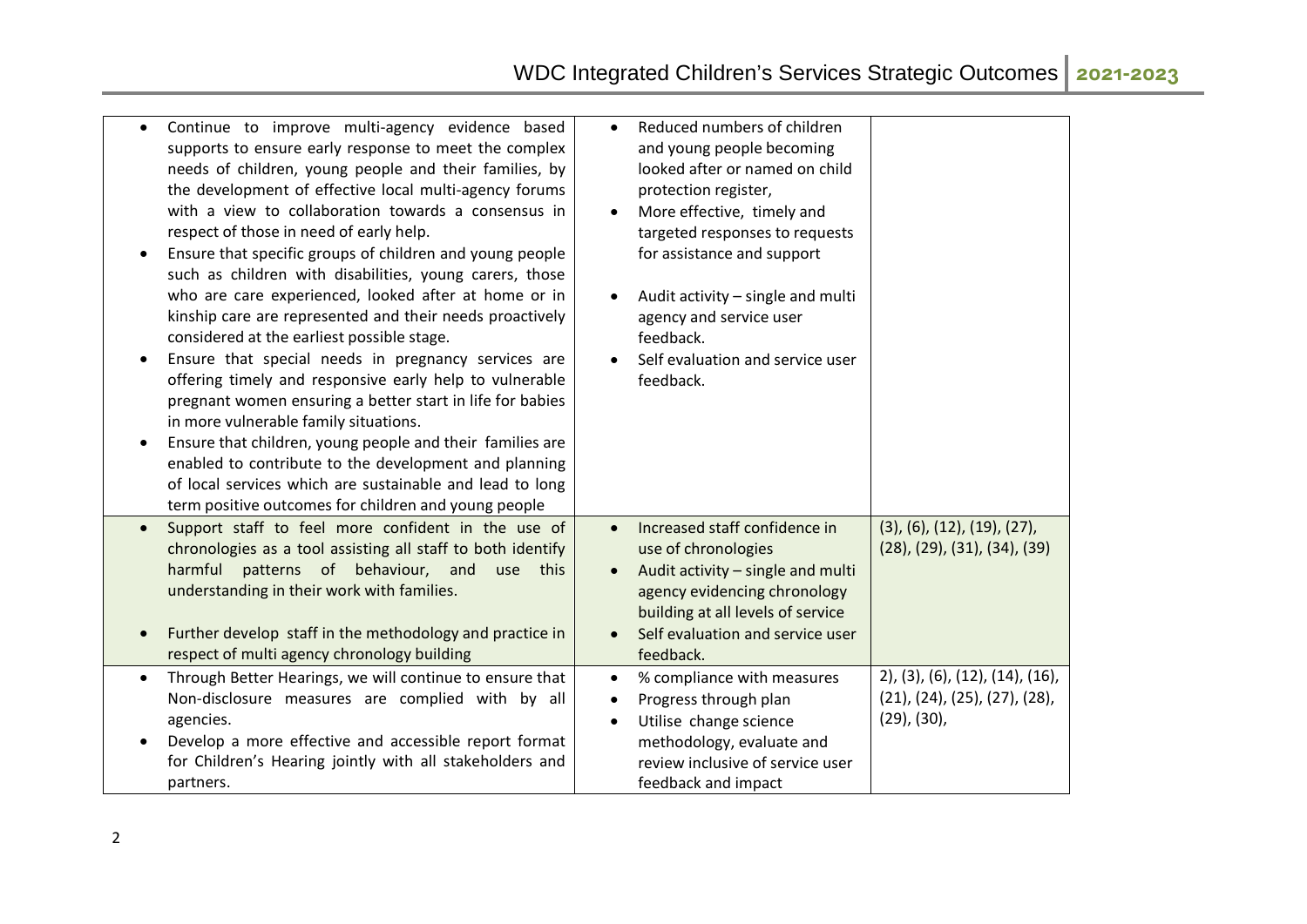| Ensure that all reports are appropriately shared with | assessment in respect of        |  |
|-------------------------------------------------------|---------------------------------|--|
| children, young people, their families and the team I | accessibility and understanding |  |
| around the family.                                    |                                 |  |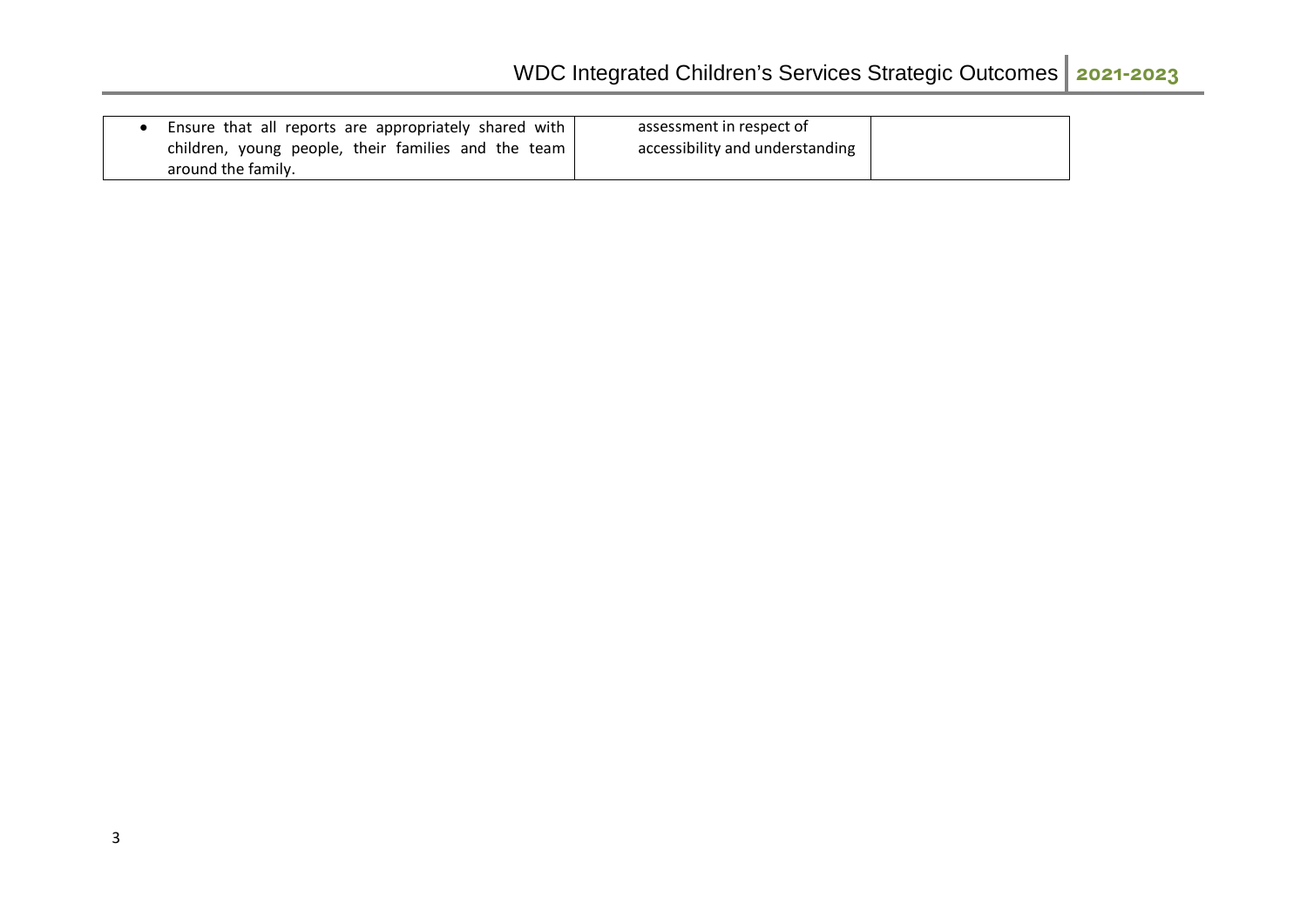| Wellbeing Indicator: Healthy                                                                                       |                                                                    |                                                           |  |
|--------------------------------------------------------------------------------------------------------------------|--------------------------------------------------------------------|-----------------------------------------------------------|--|
| We will ensure all children and young people have equitable access to appropriate health provision, and advice.    |                                                                    |                                                           |  |
| LOIP: All West Dunbartonshire children have he best start in life and are ready to succeed                         |                                                                    |                                                           |  |
| In Partnership we will do the following:                                                                           | <b>Indicators of Progress:</b>                                     | <b>UNCRC Article:</b><br>(3), (4), (6), (18), (24), (26), |  |
| Ensure all children are reviewed as per Revised Universal<br>$\bullet$                                             | Review uptake of all<br>$\bullet$                                  | (27)                                                      |  |
| Pathway                                                                                                            | developmental assessments via                                      |                                                           |  |
| Ensure all young carers have access to effective and                                                               | Child Health Dashboard                                             |                                                           |  |
| timely health assessments and support within universal                                                             | Improved health and wellbeing<br>$\bullet$                         |                                                           |  |
| health provision.                                                                                                  | outcomes for all young carers                                      |                                                           |  |
|                                                                                                                    | Evidenced by self reporting,<br>$\bullet$<br>feedback and outcomes |                                                           |  |
| Ensure all care experienced children and young people,<br>including those looked after at home and in kinship care | reported within TATC                                               |                                                           |  |
| have access to appropriate medical, dental and mental                                                              | arrangements                                                       |                                                           |  |
| health care via the Looked after Children and Young                                                                | Improved health and wellbeing<br>$\bullet$                         |                                                           |  |
| People Health Service and within universal health                                                                  | for all children and young                                         |                                                           |  |
| provision.                                                                                                         | people, who are looked after,                                      |                                                           |  |
|                                                                                                                    | looked after at home and in                                        |                                                           |  |
| Ensure all TATC arrangements include an active                                                                     | kinship care.                                                      |                                                           |  |
| reference to heath outcomes for all children and young                                                             | Evidenced via reporting                                            |                                                           |  |
| people                                                                                                             | framework with LAAC health,                                        |                                                           |  |
|                                                                                                                    | audit activity and service user                                    |                                                           |  |
|                                                                                                                    | feedback re improved health                                        |                                                           |  |
|                                                                                                                    | outcomes. reported within                                          |                                                           |  |
|                                                                                                                    | <b>TATC</b> arrangements                                           |                                                           |  |
| Support young people with programmes to improve                                                                    | Numbers of young<br>people<br>$\bullet$                            | (3), (4), (6), (18), (24), (26),                          |  |
| their mental health and wellbeing                                                                                  | accessing supports                                                 | (27)                                                      |  |
| Develop access to counselling and mental health<br>$\bullet$                                                       |                                                                    |                                                           |  |
| supports for P6-S6 pupils                                                                                          | % increase in uptake of Youth<br>$\bullet$                         |                                                           |  |
| Ensure effective access to counselling and mental health                                                           | Counselling<br>Family<br>and                                       |                                                           |  |
| supports for all young carers, children with disabilities,                                                         | Wellbeing support.                                                 |                                                           |  |
| care experienced children and young people, including                                                              |                                                                    |                                                           |  |
| those looked after at home and in kinship care                                                                     | % increase of staff trained in<br>$\bullet$                        |                                                           |  |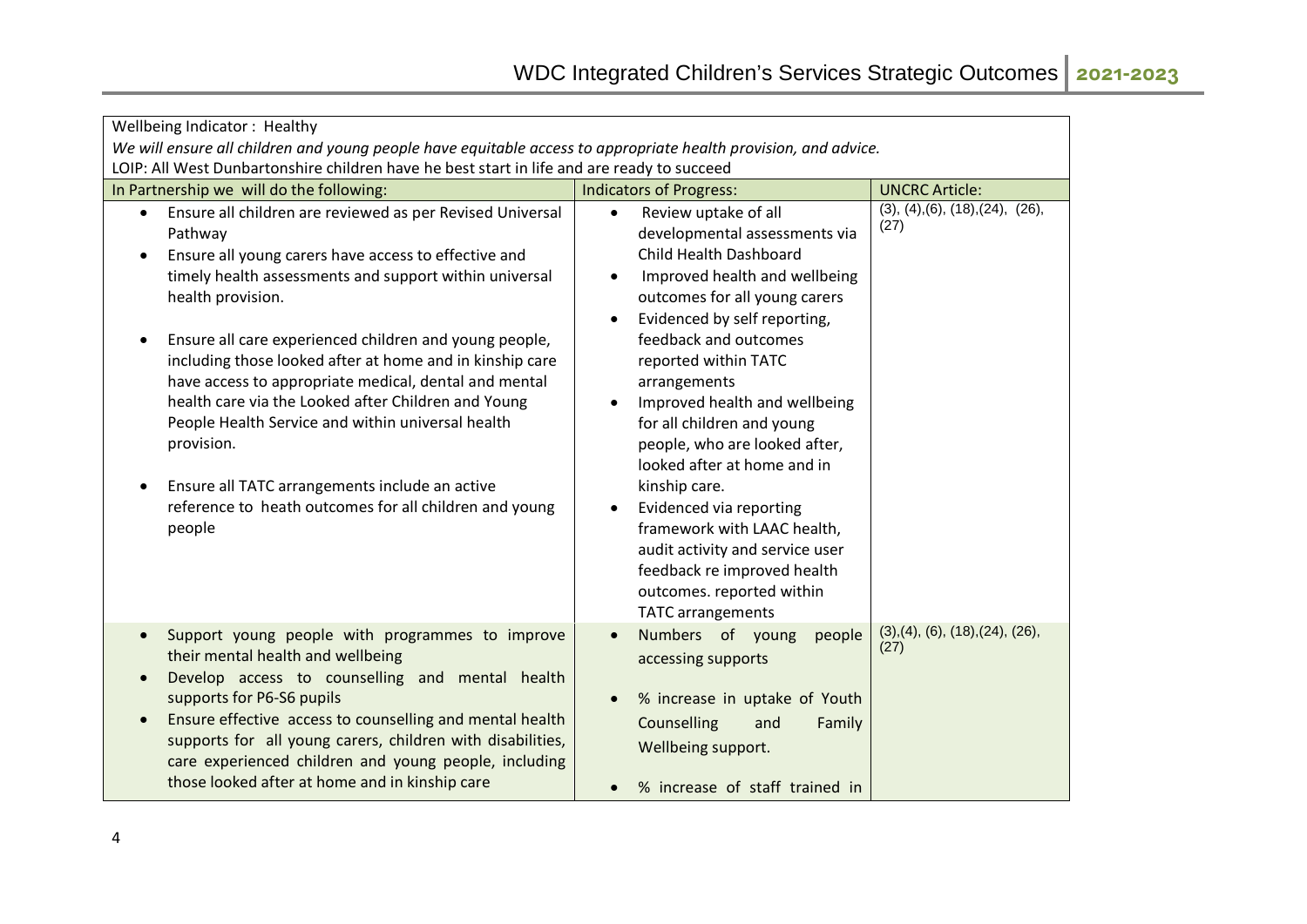|                                                                                                                                                                                                            | <b>Mental First Aid</b>                                                                                                                                                                                                                                                                                                                                                                                                                                                                                                                                                                                                                        |                                             |
|------------------------------------------------------------------------------------------------------------------------------------------------------------------------------------------------------------|------------------------------------------------------------------------------------------------------------------------------------------------------------------------------------------------------------------------------------------------------------------------------------------------------------------------------------------------------------------------------------------------------------------------------------------------------------------------------------------------------------------------------------------------------------------------------------------------------------------------------------------------|---------------------------------------------|
| Develop Mental Health First Aid Ambassador Programme<br>including proactive selection of both young carers and<br>care experienced Ambassadors                                                             | % increase of Young People<br>becoming Ambassadors.                                                                                                                                                                                                                                                                                                                                                                                                                                                                                                                                                                                            |                                             |
| Develop the Icelandic Prevention Model (known as<br>$\bullet$<br>Planet Youth) as part of the Scottish Pilot                                                                                               | Completion of baseline survey<br>(date TBC)<br>Development of action plan<br>$\bullet$<br>with stakeholders<br>Completion of follow up survey                                                                                                                                                                                                                                                                                                                                                                                                                                                                                                  | (3), (4), (6), (18), (24), (26),<br>(27)    |
| Develop new and/or enhanced support and services<br>$\bullet$<br>aligned to the Community Mental Health and Wellbeing<br>Supports and Services Framework and programme for<br><b>Government allocation</b> | Completion of a review and<br>$\bullet$<br>analysis of WD Children &<br>People's Community<br>Young<br>Mental Health and Wellbeing<br>Services and Supports.<br>Progression of the development<br>$\bullet$<br>of a new WD Distress Brief<br>Intervention (DBI) Associate<br>Programme for young people<br>aged 16yrs to 24yrs (26yrs for<br>experienced<br>care<br>young<br>people).<br>Establishment of a WD DBI<br>Associate<br>Programme<br>Implementation Group with<br>associated implementation plan<br>of frontline<br>Number<br>staff<br>$\bullet$<br>trained in level 1 DBI.<br>Implementation of phase 1 of<br><b>DBI</b> programme | (3), (4), (6), (18), (24), (26),<br>(27)    |
| Implement staff training component of the new CPWD                                                                                                                                                         | Number of workforce trained<br>$\bullet$                                                                                                                                                                                                                                                                                                                                                                                                                                                                                                                                                                                                       | $(3), (4)$ $(6), (18), (24), (26),$<br>(27) |
|                                                                                                                                                                                                            |                                                                                                                                                                                                                                                                                                                                                                                                                                                                                                                                                                                                                                                |                                             |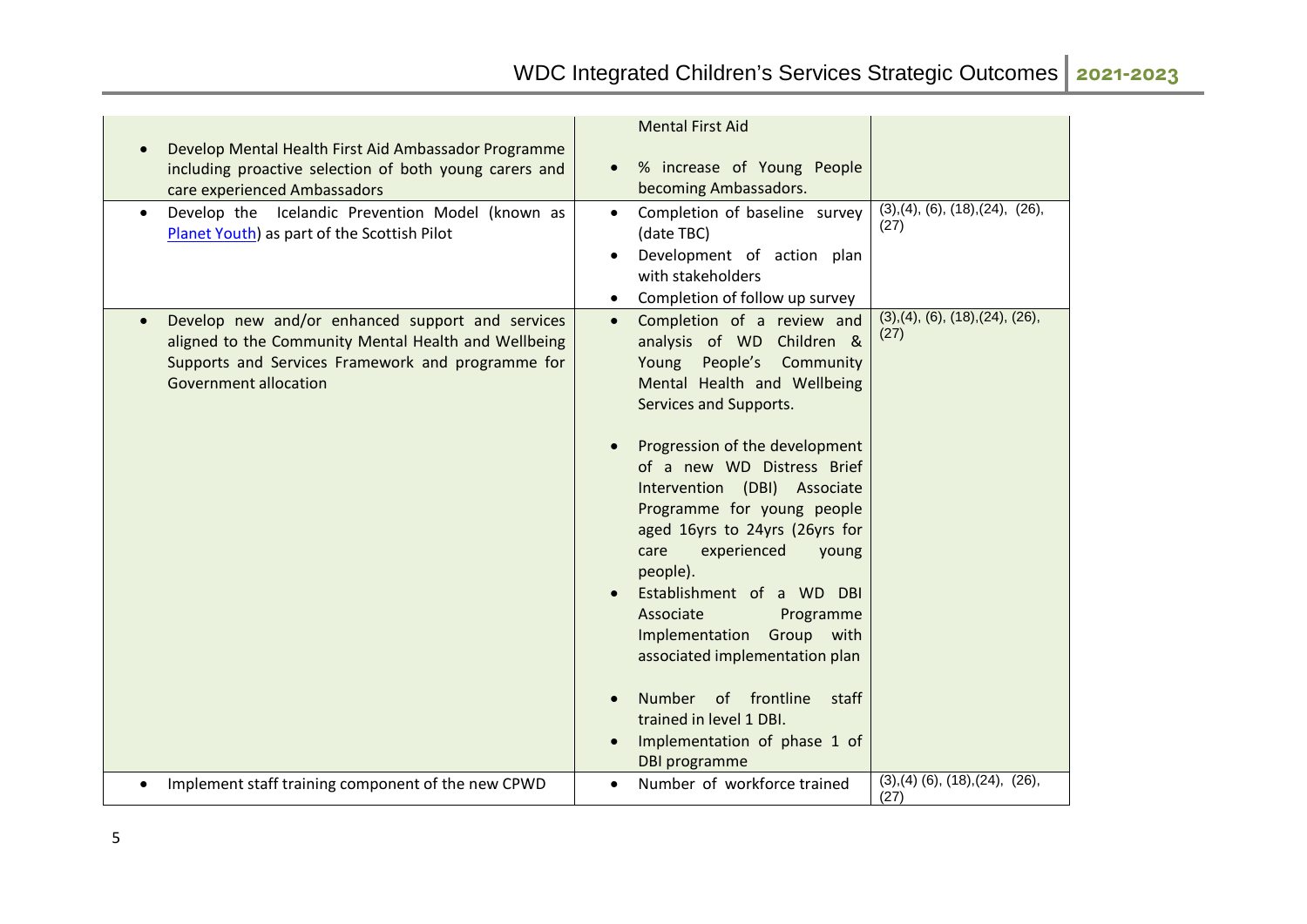| Suicide Prevention Action Plan 2021 - 2023.                                                                                                | on suicide prevention and self-<br>harm                                                                               |                                                        |
|--------------------------------------------------------------------------------------------------------------------------------------------|-----------------------------------------------------------------------------------------------------------------------|--------------------------------------------------------|
| Implement joint suicide response protocols.                                                                                                | Progress through plan                                                                                                 |                                                        |
| Continue to roll out of Breastfeeding Friendly Scheme,<br>including hard to reach pregnant mothers; building upon<br>success of Gold Award | 2% increase in breastfeeding at<br>6-8 weeks in most deprived data<br>zones by 2022.<br>Reach of project<br>$\bullet$ | $(3)(4)$ ,, $(6)$ , $(18)$ , $(24)$ , $(26)$ ,<br>(27) |
| Deliver Child healthy weight minimum standards,<br>including hard to reach pregnant mothers                                                | % of children in P1 at Healthy<br>$\bullet$<br>weight                                                                 | (3), (4), (6), (18), (24), (26),<br>(27)               |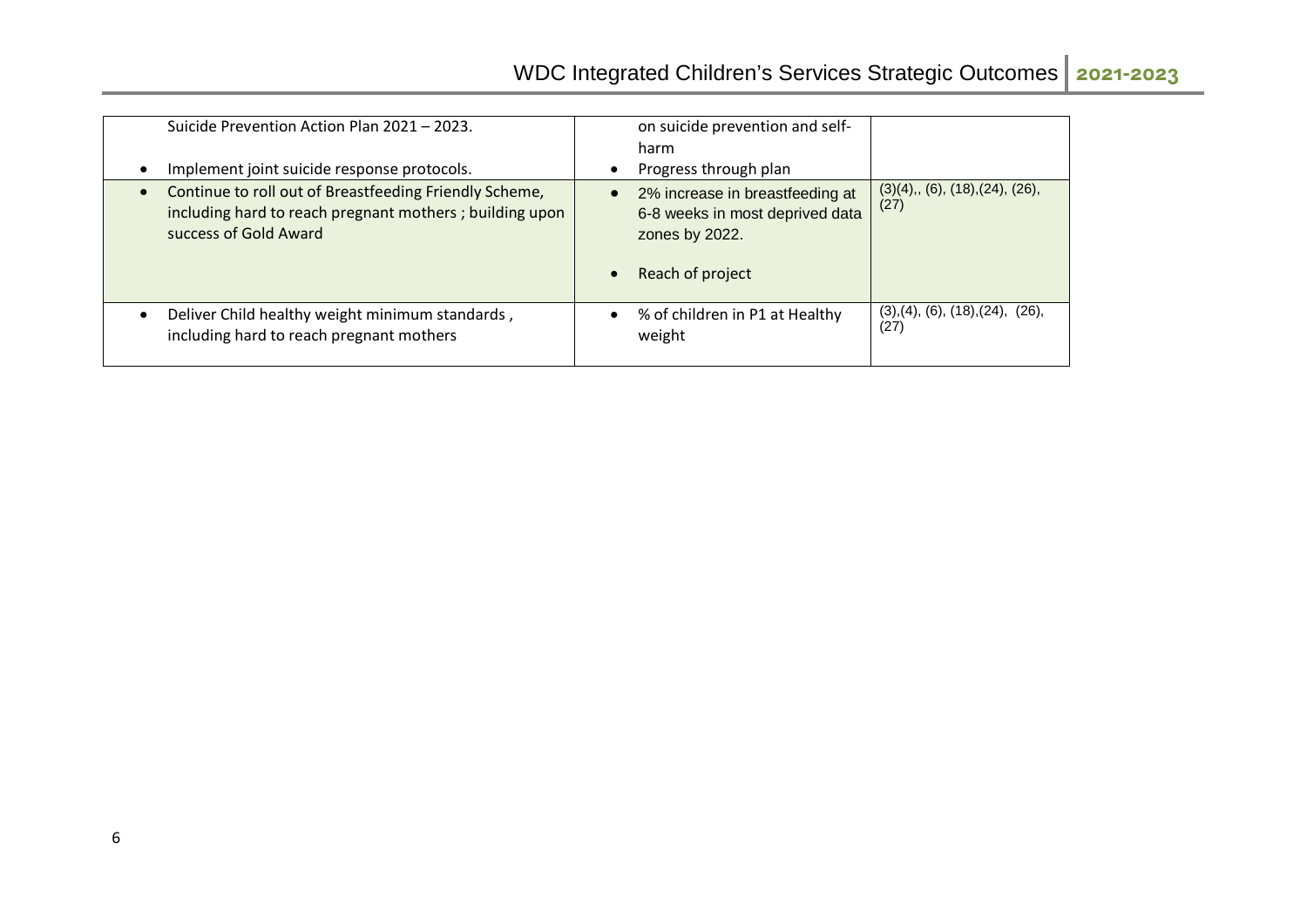| Wellbeing Indicator: Achieving<br>We will improve achievement and attainment for all children and young people.<br>LOIP: Families are supported in accessing education, learning and attainment opportunities                                                                                                                                                                                        |                                                                                                                                                                                                                                                                                                                        |                                                                                |  |
|------------------------------------------------------------------------------------------------------------------------------------------------------------------------------------------------------------------------------------------------------------------------------------------------------------------------------------------------------------------------------------------------------|------------------------------------------------------------------------------------------------------------------------------------------------------------------------------------------------------------------------------------------------------------------------------------------------------------------------|--------------------------------------------------------------------------------|--|
| In Partnership we will do the following:                                                                                                                                                                                                                                                                                                                                                             | <b>Indicators of Progress:</b>                                                                                                                                                                                                                                                                                         | <b>UNCRC Article:</b>                                                          |  |
| Review and improve the function of multi-agency<br>response and planning teams in schools.<br>Widen offer and reach of engagement opportunities                                                                                                                                                                                                                                                      | Progress through joint services<br>review plan<br>Reduction in numbers of yp<br>$\bullet$<br>accessing day placements<br>Numbers of yp accessing<br>$\bullet$<br>alternative pathways support                                                                                                                          | $3)$ , $(4)$ , $(5)$ , $(6)$ , $(12)$ , $(18)$ ,<br>(28), (29), (30)           |  |
| Review and improve support for most dis-engaged<br>$\bullet$<br>learners.<br>Develop the role and supports from our Interrupted<br><b>Learner Service</b><br>Ensure that all children living with disability or<br>neurodiversity are offered educational opportunities<br>which maximise their potential to achieve, and include<br>transitional opportunities into higher or further<br>education. | Increased reach of IL service<br>$\bullet$<br>Numbers of YP supported<br>Achievement and attainment<br>figures                                                                                                                                                                                                         | 3), (4), (5), (6), (12),<br>(18), (23)(28), (29), (30)                         |  |
| Narrow the gap between the educational achievements<br>$\bullet$<br>of young carers, care experienced young people; children<br>and young people looked after at home and in kinship<br>care, and their peers.<br>Deliver the Scottish Attainment Challenge Care<br>Experienced grant programme and report on the<br>improved outcomes achieved.                                                     | % reduction in attainment gap<br>$\bullet$<br>for children and young people<br>who are young carers, looked<br>after at home in kinship care<br>and care experienced<br>Evidence of improved<br>$\bullet$<br>educational outcomes and<br>opportunities in respect of all<br>young people within West<br>Dunbartonshire | $(3)$ , $(4)$ , $(6)$ , $(12)$ , $(27)$ , $(28)$ ,<br>$(29)$ , $(30)$ , $(31)$ |  |
| Provide a range of mentoring supports to care<br>experienced and vulnerable young people, including<br>young carers, children and young people looked after at                                                                                                                                                                                                                                       | Increase in staying on rates at<br>school<br>Increase in positive destinations<br>$\bullet$                                                                                                                                                                                                                            | 3), (5), (6), (12), (18), (27),<br>(28), (29), (30)                            |  |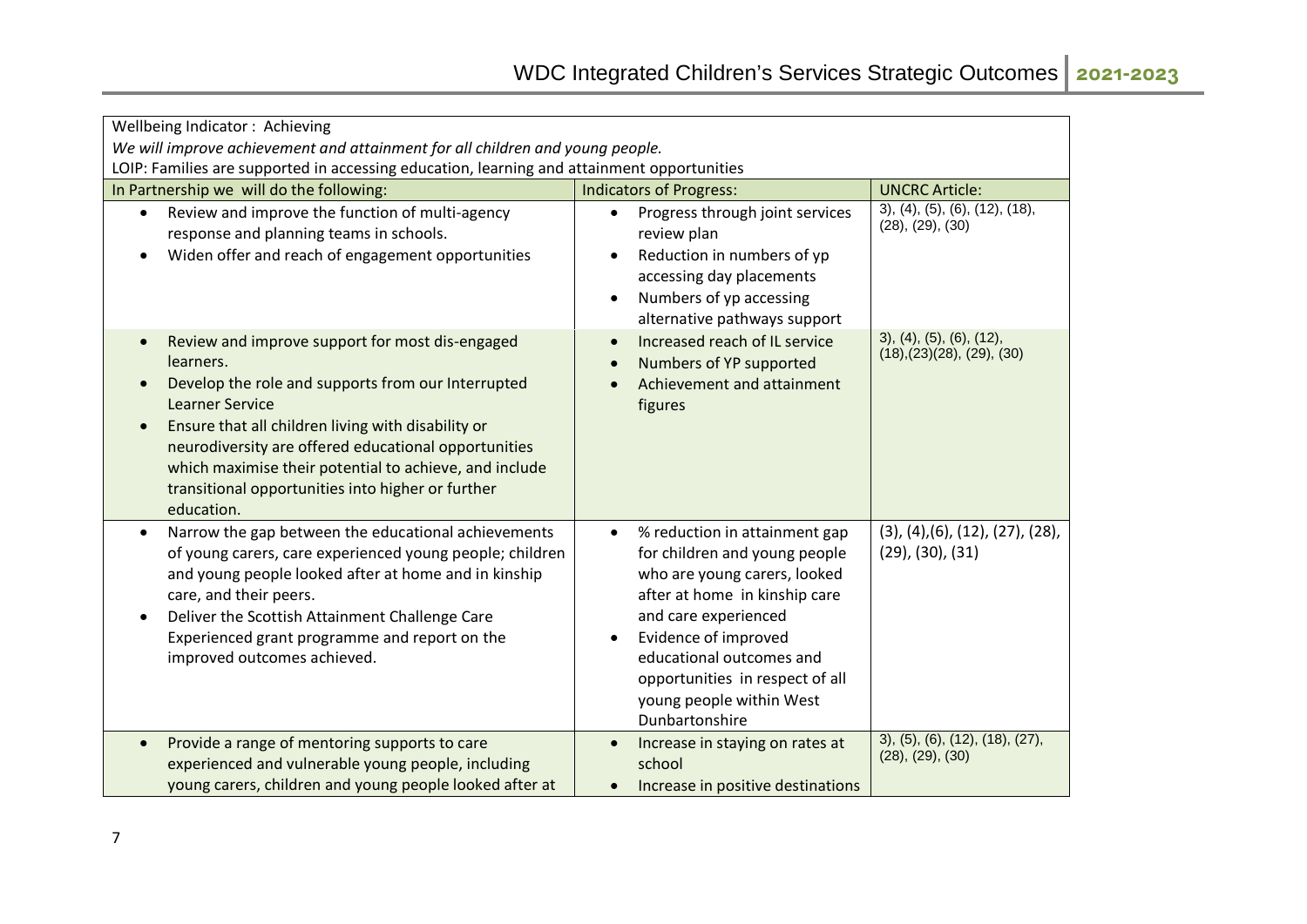| home and in kinship care.                                                                                                                                                                                                                               | Numbers of young people<br>$\bullet$<br>accessing mentoring supports                                                                                                                                                                                                                                                                                                                                                                                                                                                                            |                                                                                        |
|---------------------------------------------------------------------------------------------------------------------------------------------------------------------------------------------------------------------------------------------------------|-------------------------------------------------------------------------------------------------------------------------------------------------------------------------------------------------------------------------------------------------------------------------------------------------------------------------------------------------------------------------------------------------------------------------------------------------------------------------------------------------------------------------------------------------|----------------------------------------------------------------------------------------|
| Continue to raise attainment and achievement in<br>$\bullet$<br>literacy, numeracy and health and well- being of all<br>children and young people.<br>Focus on improving the literacy and numeracy of<br>children and young people affected by poverty. | Literacy and Numeracy<br>$\bullet$<br>achievement is increased<br>The attainment gap for those<br>$\bullet$<br>whose lives are affected by<br>poverty is reduced                                                                                                                                                                                                                                                                                                                                                                                | $(3)$ , $(4)$ , $(5)$ , $(6)$ , $(12)$ , $(18)$ ,<br>$(27)$ , $(28)$ , $(29)$ , $(30)$ |
| Increase the number of care experienced young people<br>young carers, care experienced young people, children<br>and young people looked after at home and in kinship<br>care, achieving a sustained positive destination.                              | More young people receiving<br>$\bullet$<br>continuing care have positive<br>destinations on leaving school                                                                                                                                                                                                                                                                                                                                                                                                                                     | (3), (4), (6), (12), (27), (28),<br>$(29)$ , $(30)$ , $(31)$                           |
| Develop professional learning (across all age sectors) in<br>$\bullet$<br>Speech Language and Communication with a real<br>awareness on how Interaction/communication/<br>language dev impacts on well being as well as attainment                      | Development of programme<br>$\bullet$<br>Number of establishments and<br>$\bullet$<br>staff trained across all sectors<br>Number of communication<br>$\bullet$<br>enhanced environments.                                                                                                                                                                                                                                                                                                                                                        | 3), (5), (6), (12), (18), (27),<br>(28), (29), (30)                                    |
| Deliver PEEP Learning Together Programme.                                                                                                                                                                                                               | Number of EELs trained to<br>$\bullet$<br>deliver PEEP programme.<br>Numbers of families engaged in<br>$\bullet$<br>the programme.<br>Numbers of parents who<br>$\bullet$<br>uptake training and work<br>following the programme.<br>Increased parental knowledge<br>$\bullet$<br>and confidence in how to<br>support their child's learning<br>and play in day-to-day life,<br>Children's personal, social and<br>$\bullet$<br>emotional development,<br>communication and language,<br>early literacy and maths and/or<br>health and physical | (3), (4), (5), (6), (12), (18),<br>(28), (29), (30)                                    |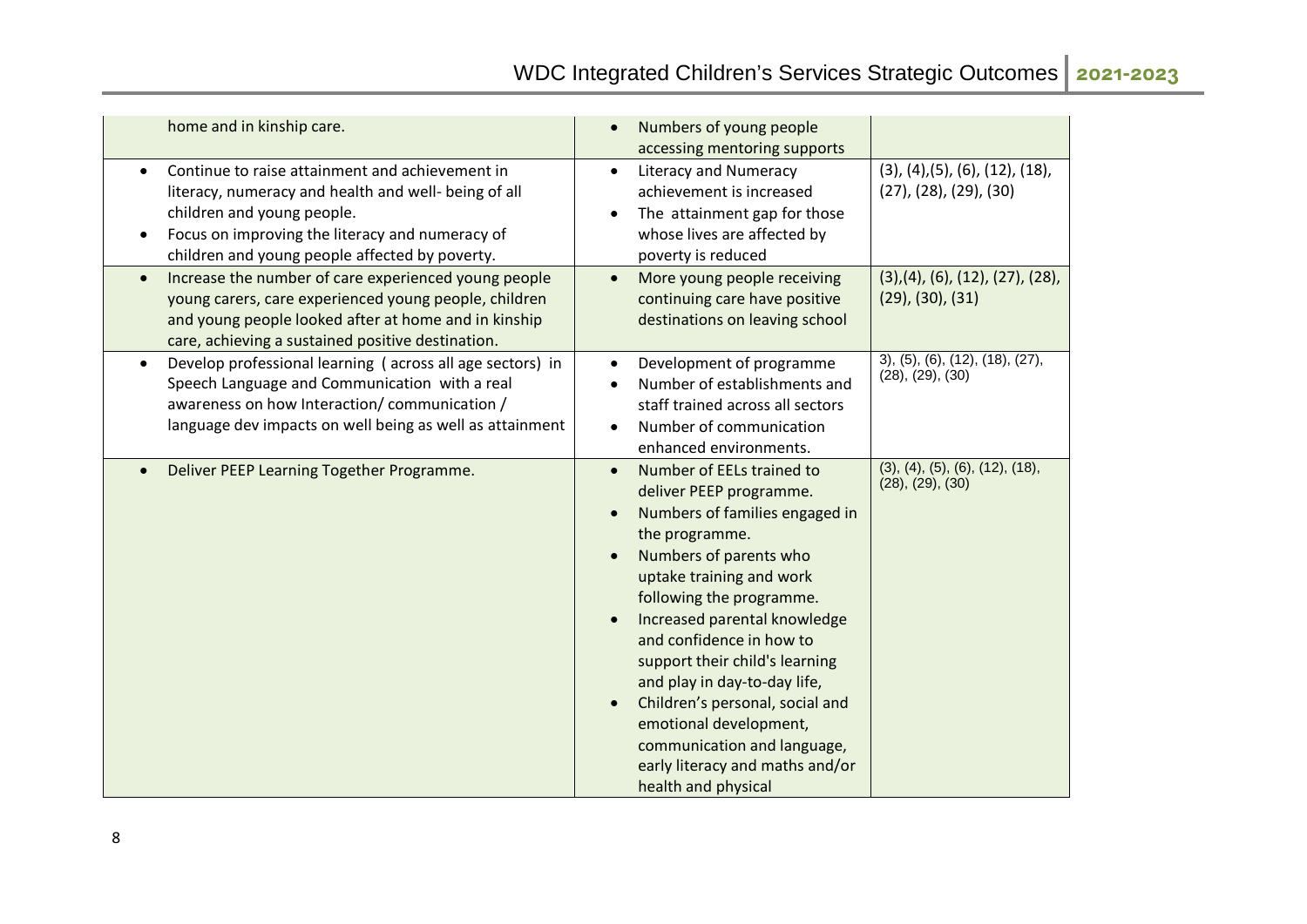| de'<br>ומסופ<br>,,,<br>. .<br>UVC. |  |
|------------------------------------|--|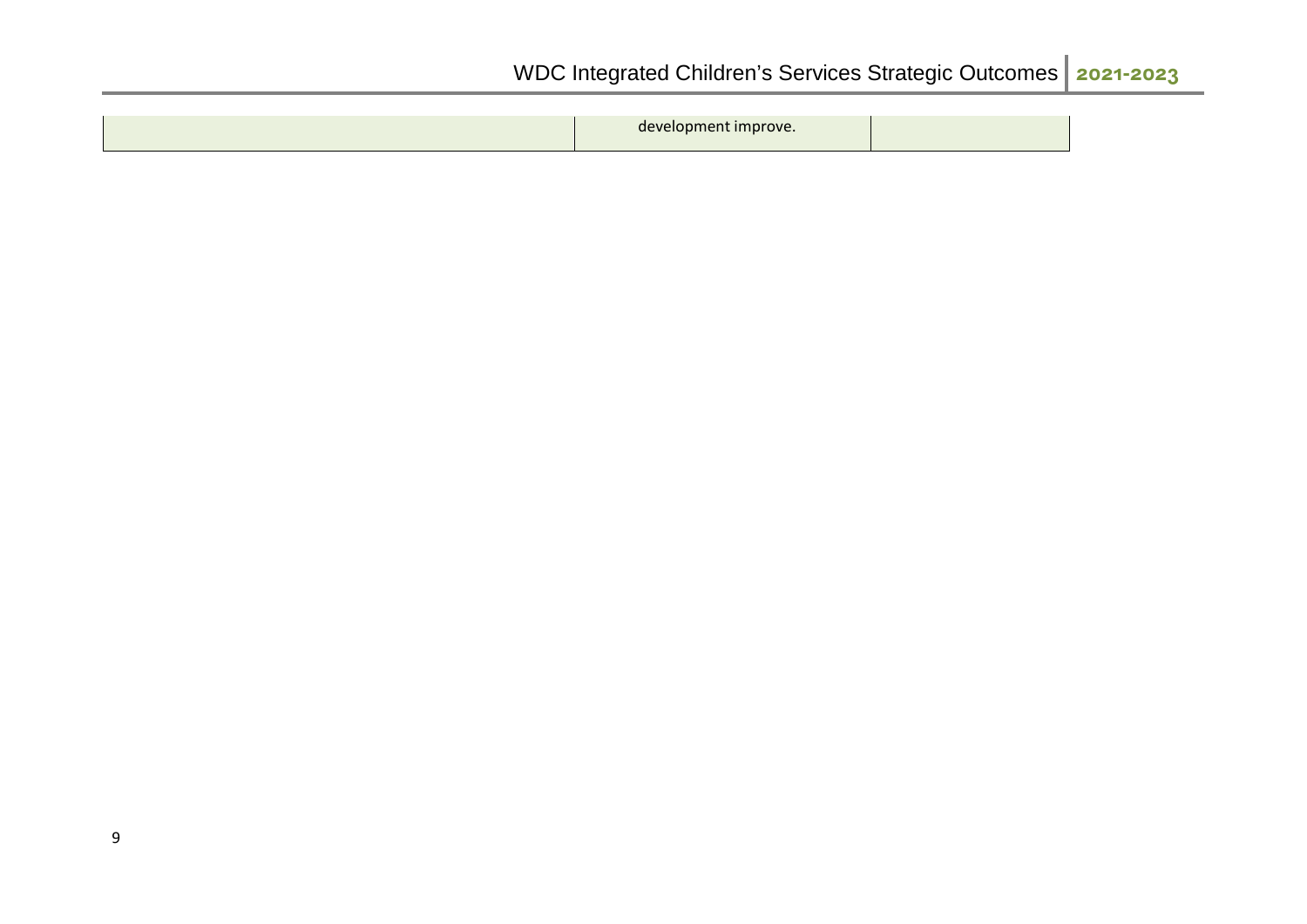| Wellbeing Indicator: Nurtured                                                                                                                                                                                                                                                                                                                                                                                                                                                                                                                                                                                                                                                                     |                                                                                                                                                                                                                                                                                                                                                                                                                                                                     |                                                                                                                              |
|---------------------------------------------------------------------------------------------------------------------------------------------------------------------------------------------------------------------------------------------------------------------------------------------------------------------------------------------------------------------------------------------------------------------------------------------------------------------------------------------------------------------------------------------------------------------------------------------------------------------------------------------------------------------------------------------------|---------------------------------------------------------------------------------------------------------------------------------------------------------------------------------------------------------------------------------------------------------------------------------------------------------------------------------------------------------------------------------------------------------------------------------------------------------------------|------------------------------------------------------------------------------------------------------------------------------|
| We will ensure that all children and young people have a safe and stable home environment                                                                                                                                                                                                                                                                                                                                                                                                                                                                                                                                                                                                         |                                                                                                                                                                                                                                                                                                                                                                                                                                                                     |                                                                                                                              |
| LOIP: Improve life chances for all children, young people and families                                                                                                                                                                                                                                                                                                                                                                                                                                                                                                                                                                                                                            |                                                                                                                                                                                                                                                                                                                                                                                                                                                                     |                                                                                                                              |
| In Partnership we will do the following:                                                                                                                                                                                                                                                                                                                                                                                                                                                                                                                                                                                                                                                          | <b>Indicators of Progress:</b>                                                                                                                                                                                                                                                                                                                                                                                                                                      | <b>UNCRC Article:</b>                                                                                                        |
| Develop a CPWD 10 yr nurtured Strategy                                                                                                                                                                                                                                                                                                                                                                                                                                                                                                                                                                                                                                                            | Completion of action plan to<br>$\bullet$<br>support the development of the<br>strength based strategy in<br>response to key themes from<br>rapid systematic review.<br>Number of partners<br>$\bullet$<br>participating in strength-based<br>'Resilience' Hub<br>Implementation of training<br>programme plan aligned to NHS<br><b>National Education for</b><br><b>Scotland</b> (NES) trauma training<br>framework implementation                                 | (2), (3), (6), (12), (14), (16),<br>(24), (25), (27), (28), (29),<br>(30),(31)                                               |
| Focus on preventative support to families by utilising<br>early help opportunities wherever possible, by the<br>development of effective local multi-agency forums with<br>a view to collaboration towards a consensus in respect of<br>those in need, including increased uptake of the Family<br>Nurse Partnership Service.<br>Identification of family based alternative care wherever<br>possible to secure long term stability, including provision<br>of direct support to kinship carers and themed<br>understanding of their needs. And those of the children<br>and young people in their care.<br>Ensure more effective provision of child contact for all<br>care experienced children | % Reduction children and young<br>$\bullet$<br>people becoming looked after<br>or named on child protection<br>register.<br>% Reduction children in kinship<br>$\bullet$<br>care requiring formal care<br>placements<br>% increase kinship placements<br>$\bullet$<br>providing secure, permanent<br>care for children and young<br>people<br>% Reduction in drift and<br>$\bullet$<br>progression of plans for<br>children within prescribed<br>timeframes towards | (2), (3), (4), (5), (6), (12),<br>$(14)$ , $(16)$ , $(18)$ , $(20)$ , $(24)$ ,<br>$(27)$ , $(28)$ , $(29)$ , $(30)$ , $(31)$ |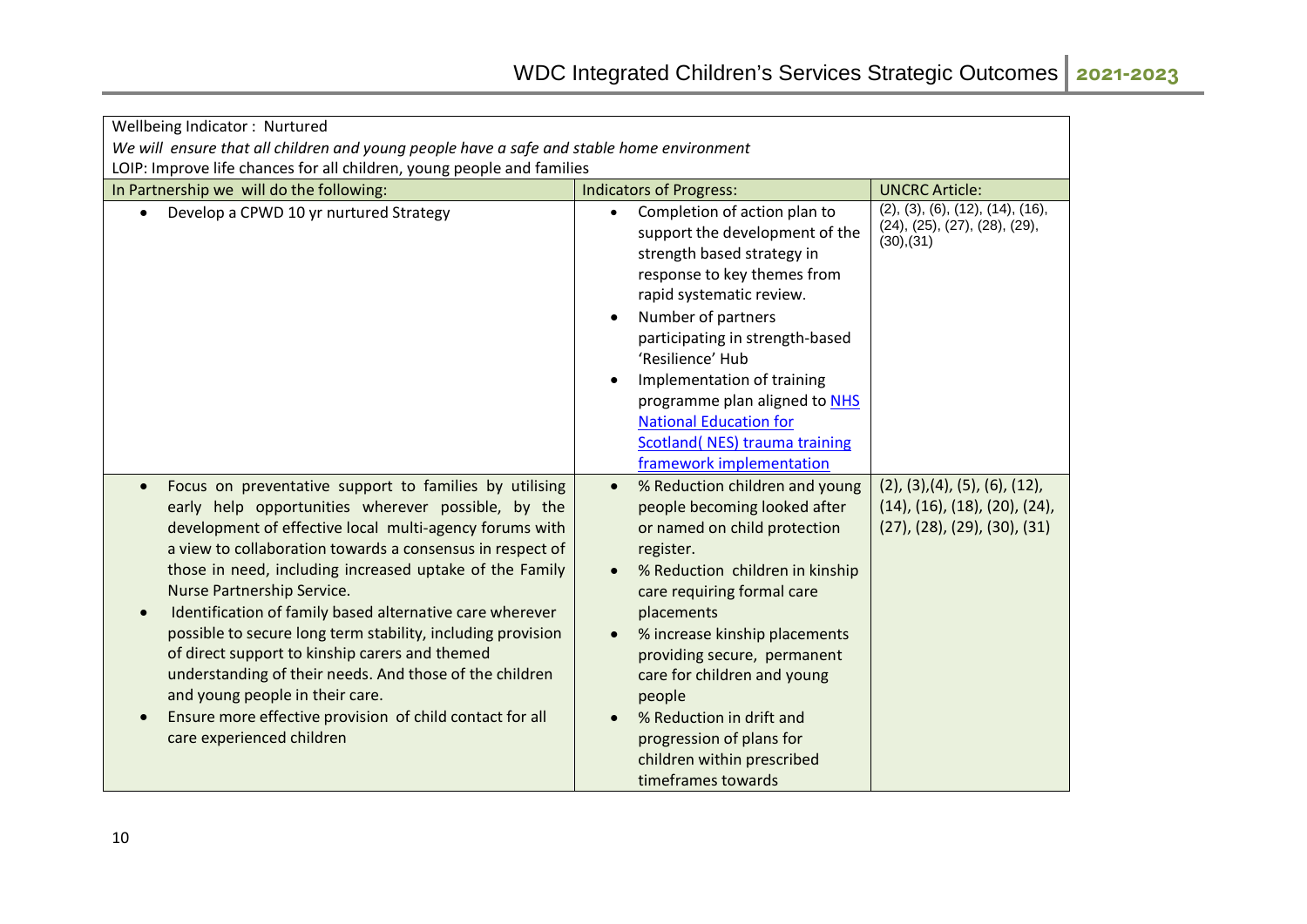|                                                                                                                                                                                                                                                                                                                                                           | permanence. including<br>permanence at home as a<br>positive destination.<br>Above will be evidenced by<br>audit activity - single and multi<br>agency and service user<br>feedback.<br>Self evaluation and service user<br>feedback.<br>Data reflecting uptake of Family<br><b>Nurse Partnership</b><br>Child Health Dashboard provide<br>uptake on RUP antenatal<br>contact<br>% increase in uptake Family<br>Wellbeing supports |                                                                                                                                                |
|-----------------------------------------------------------------------------------------------------------------------------------------------------------------------------------------------------------------------------------------------------------------------------------------------------------------------------------------------------------|------------------------------------------------------------------------------------------------------------------------------------------------------------------------------------------------------------------------------------------------------------------------------------------------------------------------------------------------------------------------------------------------------------------------------------|------------------------------------------------------------------------------------------------------------------------------------------------|
| Deliver effective parenting support that helps families<br>including: Family First, Positive Parenting Programme<br>(PoPP), Solihull Approach, Family Nurse Partnership,<br>Incredible Years. Video Interactive Guidance (VIG),<br>Parent under Pressure (PUP), Family Group Decision<br>Making, Family Group Therapy                                     | % of parents accessing family<br>supports indicating an<br>improvement in their family<br>wellbeing.<br>% Increase in improved<br>outcomes for children on<br>completion of parent<br>programmes.                                                                                                                                                                                                                                  | $(2)$ , $(3)$ , $(4)$ , $(5)$ , $(6)$ , $(12)$ ,<br>$(14)$ , $(16)$ , $(18)$ , $(20)$ , $(24)$ ,<br>$(27)$ , $(28)$ , $(29)$ , $(30)$ , $(31)$ |
| Ensure our residential and foster placements meet the<br>$\bullet$<br>needs of our children and young people regardless of<br>setting i.e. parents, foster carers or supported carers.<br>Support children and young people to remain in a<br>positive care placement until they are ready to move on<br>and / or provide good quality accommodation with | Feedback from children and<br>young people<br>%reduction in placement<br>breakdown or disruption<br>% increase in placement figures<br>and moving on rates evidencing                                                                                                                                                                                                                                                              | $(2)$ , $(3)$ , $(6)$ , $(12)$ , $(14)$ ,<br>$(16)$ , $(21)$ , $(24)$ , $(25)$ , $(27)$ ,<br>$(28)$ , $(29)$ , $(30)$ , $(31)$                 |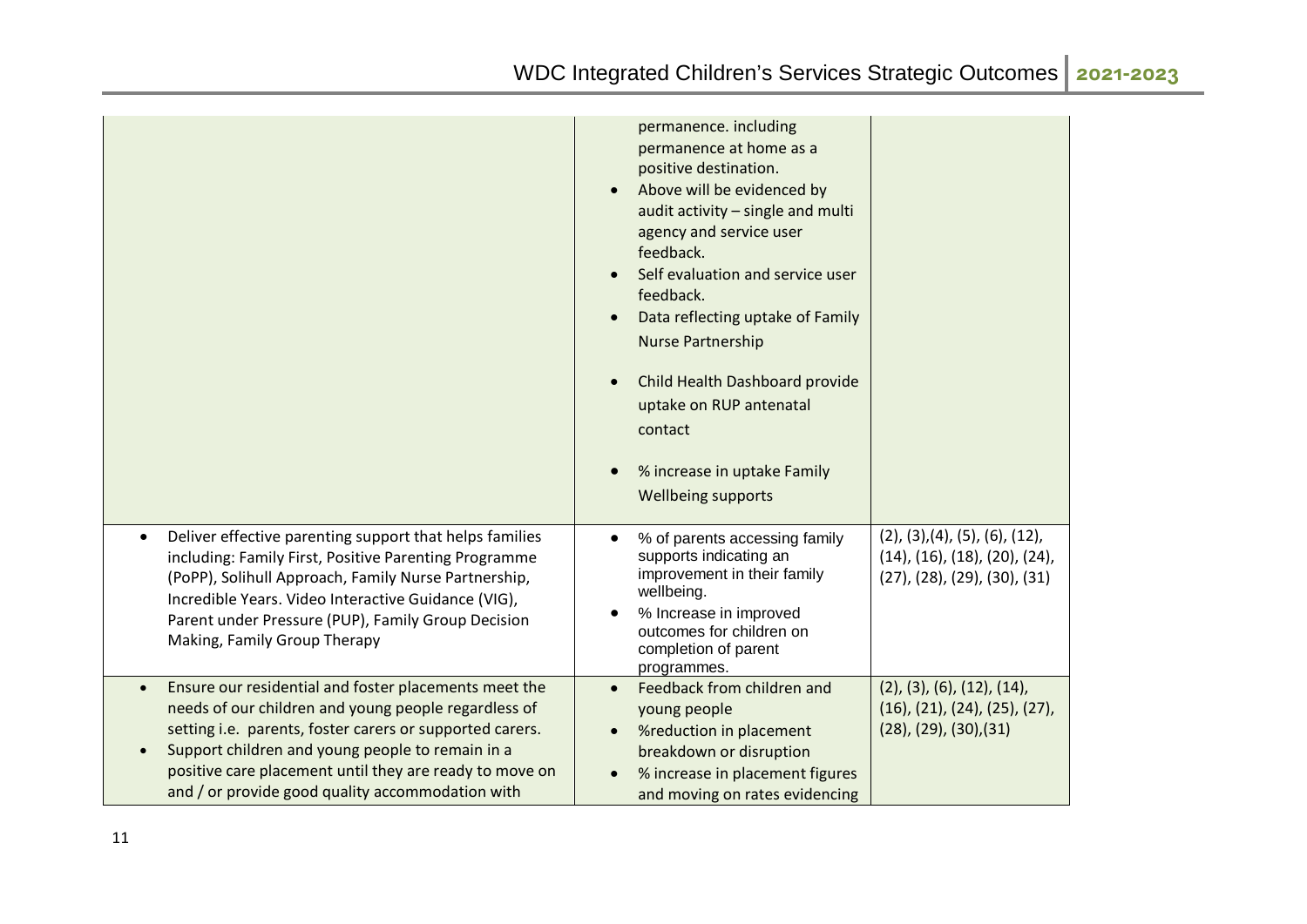| effective local options to support their needs<br>Provide effective and timely planning support as per<br>continuing care legislation and guidance.                                                                                                                                                                                            | young people accessing<br>housing, employment and<br>further educational<br>opportunities locally.<br>% increase in positive<br>destinations for all care<br>experienced young people |                                                     |
|------------------------------------------------------------------------------------------------------------------------------------------------------------------------------------------------------------------------------------------------------------------------------------------------------------------------------------------------|---------------------------------------------------------------------------------------------------------------------------------------------------------------------------------------|-----------------------------------------------------|
| Identify eligible two year olds and optimise uptake of<br>early learning and childcare.<br>Identify 2 year old children of care experienced adults.<br>Improve delivery of Play at Home programme and<br>resources.<br>Online programme for parents of babies and toddlers<br>including: Baby Massage, Baby Yoga, Bookbug and Play<br>at Home. | % increase in uptake of free<br>ELC for eligible two year olds<br>and children of care<br>experienced adults.<br>30 month assessment.<br>Uptake of sessions offered<br>online         | (3), (4), (5), (6), (12), (18),<br>(28), (29), (30) |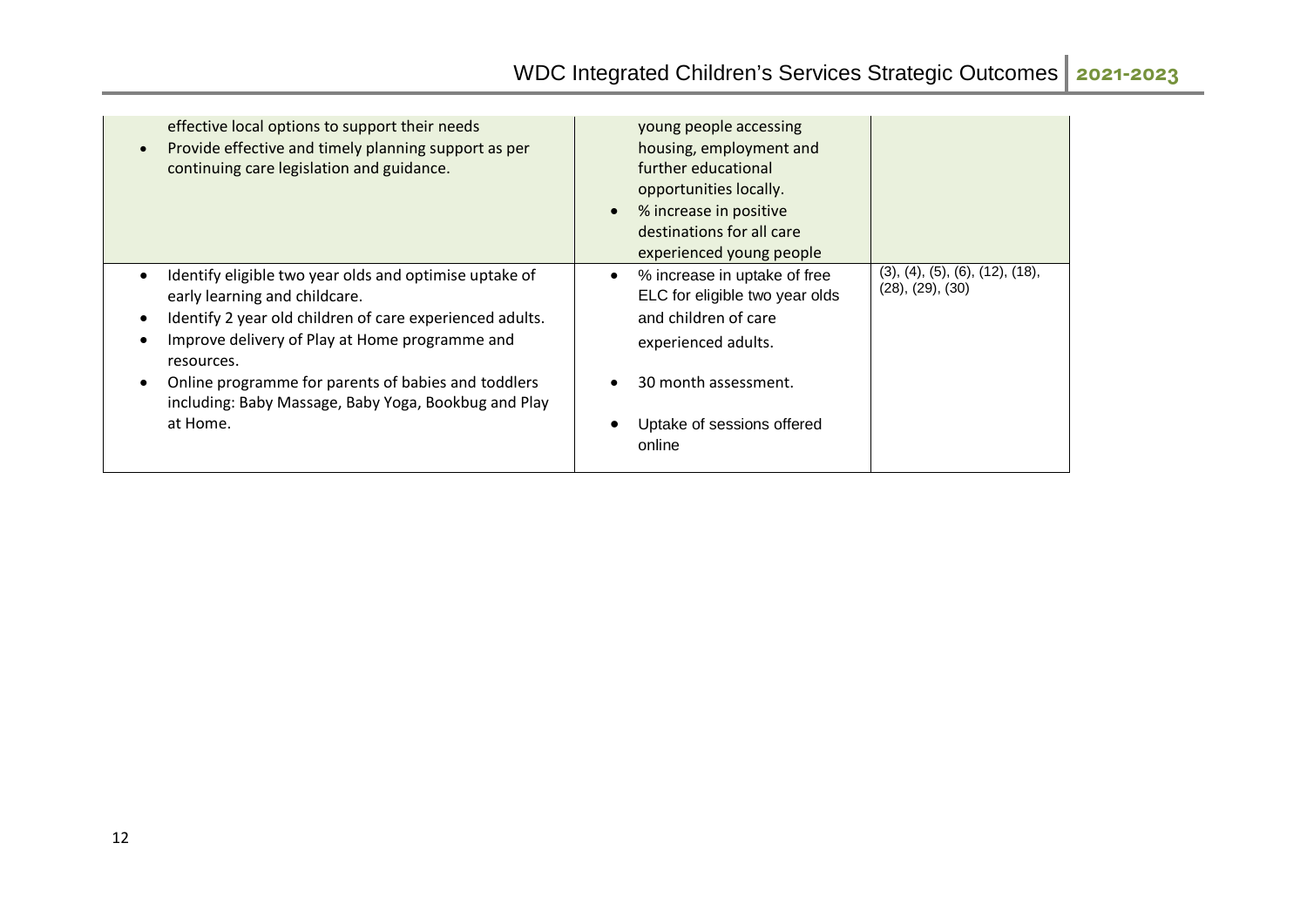| Wellbeing Indicator: Respected<br>We will respect the voices of all children and young people in their life choices.                                                                                                                                                                                                                                                                                                                |                                                                                                                                                                                                                                                                                                                     |                                                                                        |  |
|-------------------------------------------------------------------------------------------------------------------------------------------------------------------------------------------------------------------------------------------------------------------------------------------------------------------------------------------------------------------------------------------------------------------------------------|---------------------------------------------------------------------------------------------------------------------------------------------------------------------------------------------------------------------------------------------------------------------------------------------------------------------|----------------------------------------------------------------------------------------|--|
| LOIP: Improved life chances for all children, young people and families<br>In Partnership we will do the following:                                                                                                                                                                                                                                                                                                                 | <b>Indicators of Progress:</b>                                                                                                                                                                                                                                                                                      | <b>UNCRC Article:</b>                                                                  |  |
| Implement the national Independent Review of Care<br>$\bullet$<br>Report (The Promise) recommendations (Rights and<br>Participation) in collaboration with children and young<br>people<br>Develop the role of the Champions Board/Mini Champs<br>$\bullet$<br>with all aspects of Corporate Parenting<br>Develop wider engagement and reach of children and<br>young people with the Champions Board (Rights and<br>Participation) | Progress of Implementation<br>$\bullet$<br>Plan<br>Reach of Champions Board<br>$\bullet$<br>Reach and numbers of engaged<br>$\bullet$                                                                                                                                                                               | (2), (3), (4), (5), (6), (12),<br>$(13)$ , $(14)$ , $(16)$ , $(17)$ , $(18)$ ,<br>(30) |  |
| Develop Mentors in Violence Prevention Programme.                                                                                                                                                                                                                                                                                                                                                                                   | Number of schools participating<br>in Mentors in Violence<br>Programme.<br>Number of yp trained and<br>$\bullet$<br>partners engaged                                                                                                                                                                                | (2), (3), (4), (18), (12), (13),<br>(14), (30)                                         |  |
| Deliver the National Relationships, Sexual Health &<br>$\bullet$<br>Parenthood program in education and community<br>settings.<br>Improving access for young people, parents and<br>professionals on sexual health and relationship matters<br>and how to help stay safe online                                                                                                                                                     | Numbers of support sessions<br>$\bullet$<br>and participants, learning about<br>online safety<br>% increase of parents / carers<br>$\bullet$<br>reporting they feel supported to<br>parent their children<br>% of young people who say they<br>$\bullet$<br>are informed to make lifestyle<br>choices and decision. | (2), (3), (4), (16), (18), (12),<br>(13), (14), (30)                                   |  |
| Ensure that all children and young people with complex<br>$\bullet$<br>needs or neurodiversity are active participants in all<br>planning respect of their needs.<br>Develop our Transition Framework and Timeline to<br>support post school transitions for children with complex<br>needs.<br>Ensure that where appropriate young people requiring                                                                                | % increase of young people<br>$\bullet$<br>achieving and sustaining a<br>positive destination on leaving<br>school.<br>Service user feedback                                                                                                                                                                        | (2), (3), (4), (5), (6), (12),<br>$(13)$ , $(14)$ , $(16)$ , $(17)$ , $(18)$ ,<br>(30) |  |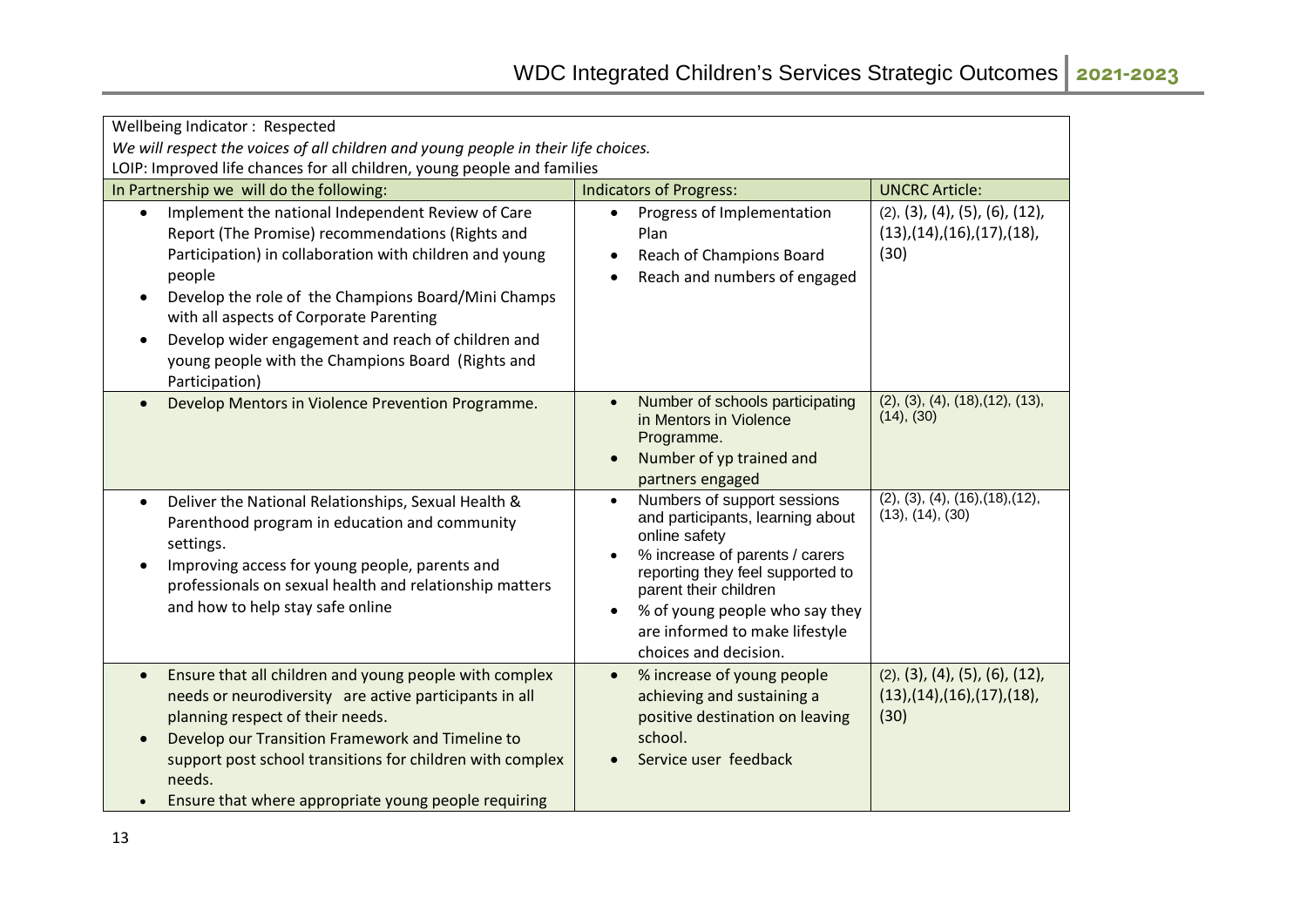| ongoing support from adult services are planned for in a<br>timely fashion and are active participants in all planning<br>respect of their needs. |                                                                                                                                                                                                                               |                                                                                        |
|---------------------------------------------------------------------------------------------------------------------------------------------------|-------------------------------------------------------------------------------------------------------------------------------------------------------------------------------------------------------------------------------|----------------------------------------------------------------------------------------|
| Continue to implement aspects of the Carers (Scotland)<br>Act 2016 that apply to Young Carers                                                     | Development and<br>implementation of Young<br>Carers Strategy<br>Numbers of young carers<br>$\bullet$<br>supported with statements<br>Number of young carers<br>$\bullet$<br>supported via groups and 1-1<br>support sessions | (2), (3), (4), (5), (6), (12),<br>$(13)$ , $(14)$ , $(16)$ , $(17)$ , $(18)$ ,<br>(30) |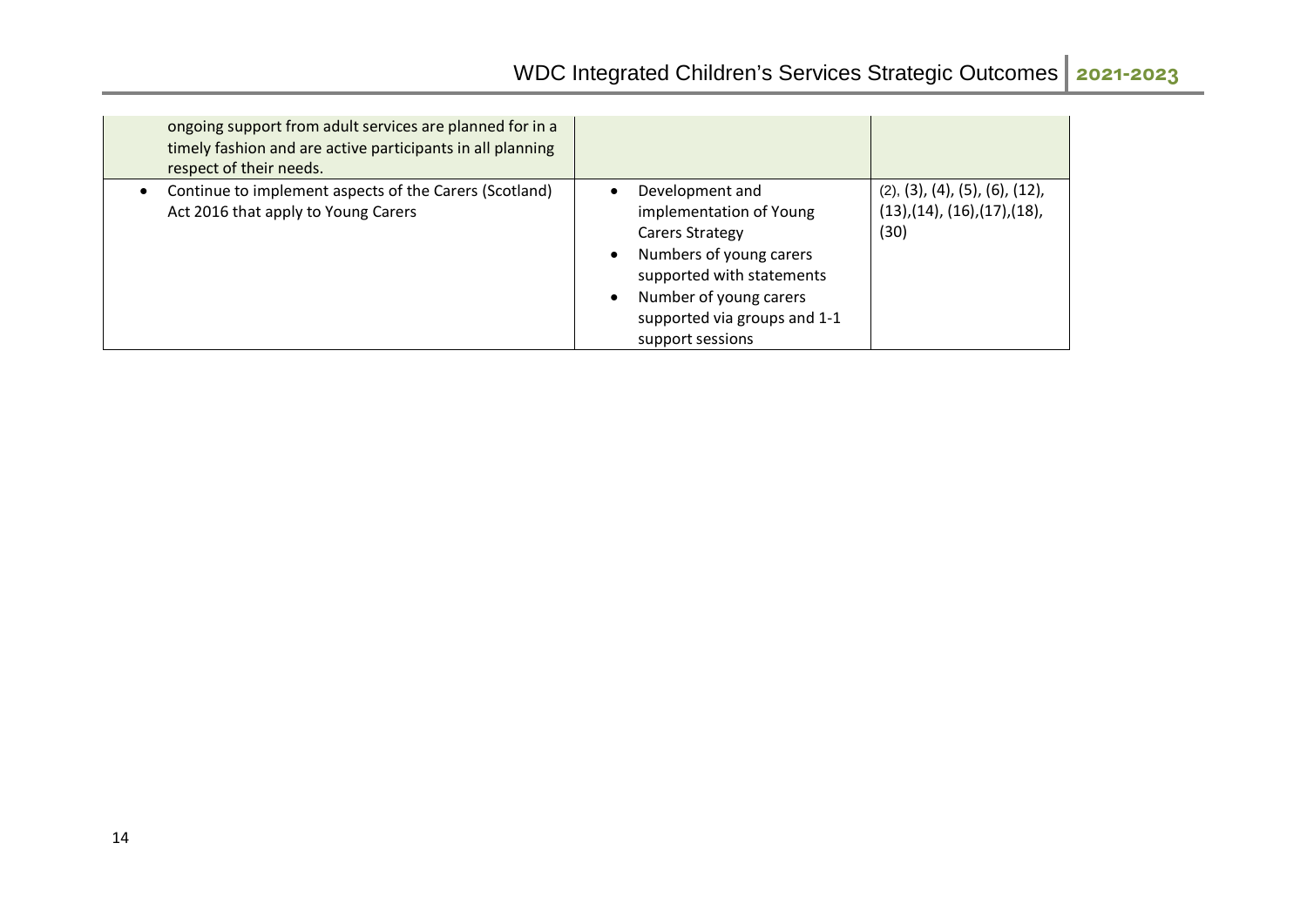| Wellbeing Indicator: Responsible                                                                                                                                                                                                                                                          |                                                                                                                                                                                  |                                                                                                      |  |
|-------------------------------------------------------------------------------------------------------------------------------------------------------------------------------------------------------------------------------------------------------------------------------------------|----------------------------------------------------------------------------------------------------------------------------------------------------------------------------------|------------------------------------------------------------------------------------------------------|--|
| We will develop the engagement and participation of children and young people in all aspects of their lives                                                                                                                                                                               |                                                                                                                                                                                  |                                                                                                      |  |
| LOIP: Improved life chances for all children, young people and their families                                                                                                                                                                                                             |                                                                                                                                                                                  |                                                                                                      |  |
| In Partnership we will do the following:                                                                                                                                                                                                                                                  | <b>Indicators of Progress:</b>                                                                                                                                                   | <b>UNCRC Article:</b>                                                                                |  |
| Implementing new UNCRC Bill (Act) and findings from<br>$\bullet$                                                                                                                                                                                                                          | Progress through<br>$\bullet$                                                                                                                                                    | (2), (3), (4), (6), (8), (12),<br>(13,(14),(16),(17),(18),(30)                                       |  |
| previous Rights Action Plan (2020-2023) (ALL)                                                                                                                                                                                                                                             | <b>Implementation Plan</b>                                                                                                                                                       |                                                                                                      |  |
|                                                                                                                                                                                                                                                                                           | Number of services, staff and<br>$\bullet$                                                                                                                                       |                                                                                                      |  |
|                                                                                                                                                                                                                                                                                           | stakeholder awareness raising                                                                                                                                                    |                                                                                                      |  |
|                                                                                                                                                                                                                                                                                           | sessions                                                                                                                                                                         |                                                                                                      |  |
| Promote a model of participation and engagement that<br>$\bullet$<br>will involve children and young people in the life of<br>children's services plan and in locality planning.<br>Design and delivering opportunities for young people's<br>$\bullet$<br><b>Participatory Budgeting</b> | Production and implementation<br>$\bullet$<br>of plan<br>% of participatory budget agreed<br>$\bullet$<br>by young people.                                                       | $2$ , (3), (6), (12), (14), (16),<br>$(21)$ , $(24)$ , $(25)$ , $(27)$ , $(28)$ ,<br>$(29)$ , $(30)$ |  |
| Improve the quality of planning for vulnerable children<br>ensuring their rights and voice are integral to the<br>process.<br>Undertake the locality based joint professional learning<br>and Child's Plan training for all staff, including third<br>sector partners.                    | % satisfaction with planning<br>$\bullet$<br>processes<br>Numbers of training sessions<br>$\bullet$<br>% staff trained<br>$\bullet$<br>% satisfaction with training<br>$\bullet$ | $(2)$ , $(3)$ , $(4)$ , $(6)$ , $(8)$ , $(12)$ ,<br>(13,(14),(16),(17),(18),<br>(30)                 |  |
| Implement changes to the Age of Criminal Responsibility<br>$\bullet$<br>and the impact this will have upon children and young<br>persons.                                                                                                                                                 | Progress through<br>$\bullet$<br>implementation plan                                                                                                                             | $(2)$ , $(3)$ , $(4)$ , $(5)$ , $(6)$ , $(8)$ ,<br>(12),(13,(14),(16),(17),<br>$(18)$ , $(40)$       |  |
| Educate partners on the changes to the Age of Criminal<br>Responsibility                                                                                                                                                                                                                  | Number of awareness raising<br>sessions and partners engaged                                                                                                                     |                                                                                                      |  |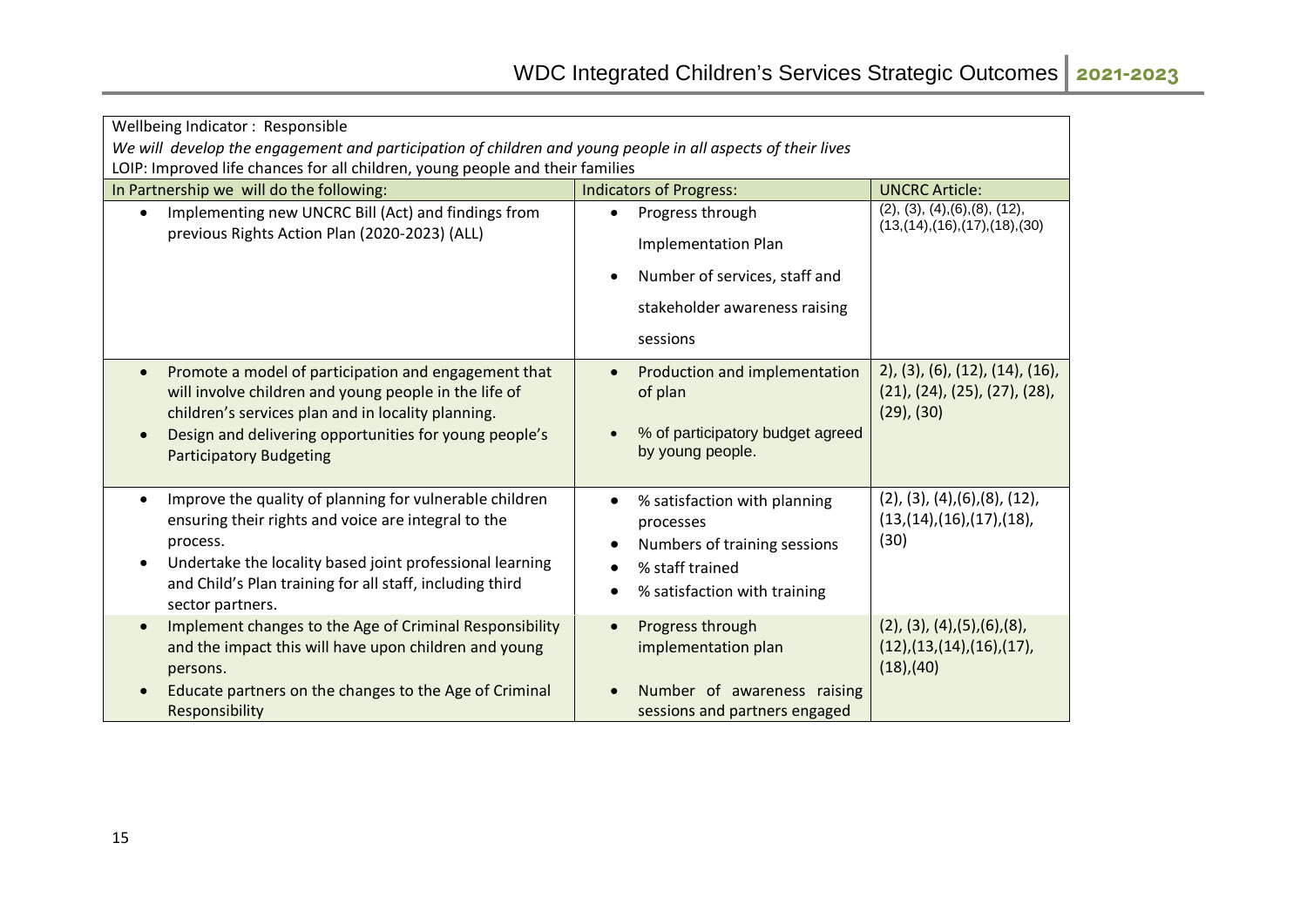<span id="page-15-0"></span>

| Facilitate young people's meaningful involvement in<br>and contribution to Play Sufficiency Assessments as<br>required by section 16D of the Planning (Scotland) Act<br>2019 <sup>1</sup> (Guidance due for imminent publication by Play<br>Scotland, opportunity for West Dunbartonshire to be a<br>test site)<br>https://www.playscotland.org/about/play-<br>strategy/policy-scotland-supporting-play/ | Number<br>.ot<br>people<br>$\bullet$<br>young<br>Sufficiency<br>involved<br>Play<br>in<br>Assessment<br>Play Sufficiency<br>Improvement<br>Plan                                                               | (2), (3), (4), (6), (12), (13),<br>(31)                                             |
|----------------------------------------------------------------------------------------------------------------------------------------------------------------------------------------------------------------------------------------------------------------------------------------------------------------------------------------------------------------------------------------------------------|---------------------------------------------------------------------------------------------------------------------------------------------------------------------------------------------------------------|-------------------------------------------------------------------------------------|
| Undertake engagement using a co-production approach<br>with young people, seeking views from children, young<br>people and their families on local needs in relation to<br>community mental health and wellbeing supports and<br>services                                                                                                                                                                | Completion<br>0f<br>report<br>on<br>findings<br>key<br>and<br>recommendations<br>future<br>for<br>children and young<br>people's<br>community<br>mental health &<br>wellbeing<br>supports<br>and<br>services. | $(2)$ , $(3)$ , $(4)$ , $(5)$ , $(6)$ , $(8)$ ,<br>(12),(13,(14),(16),(17),<br>(18) |

.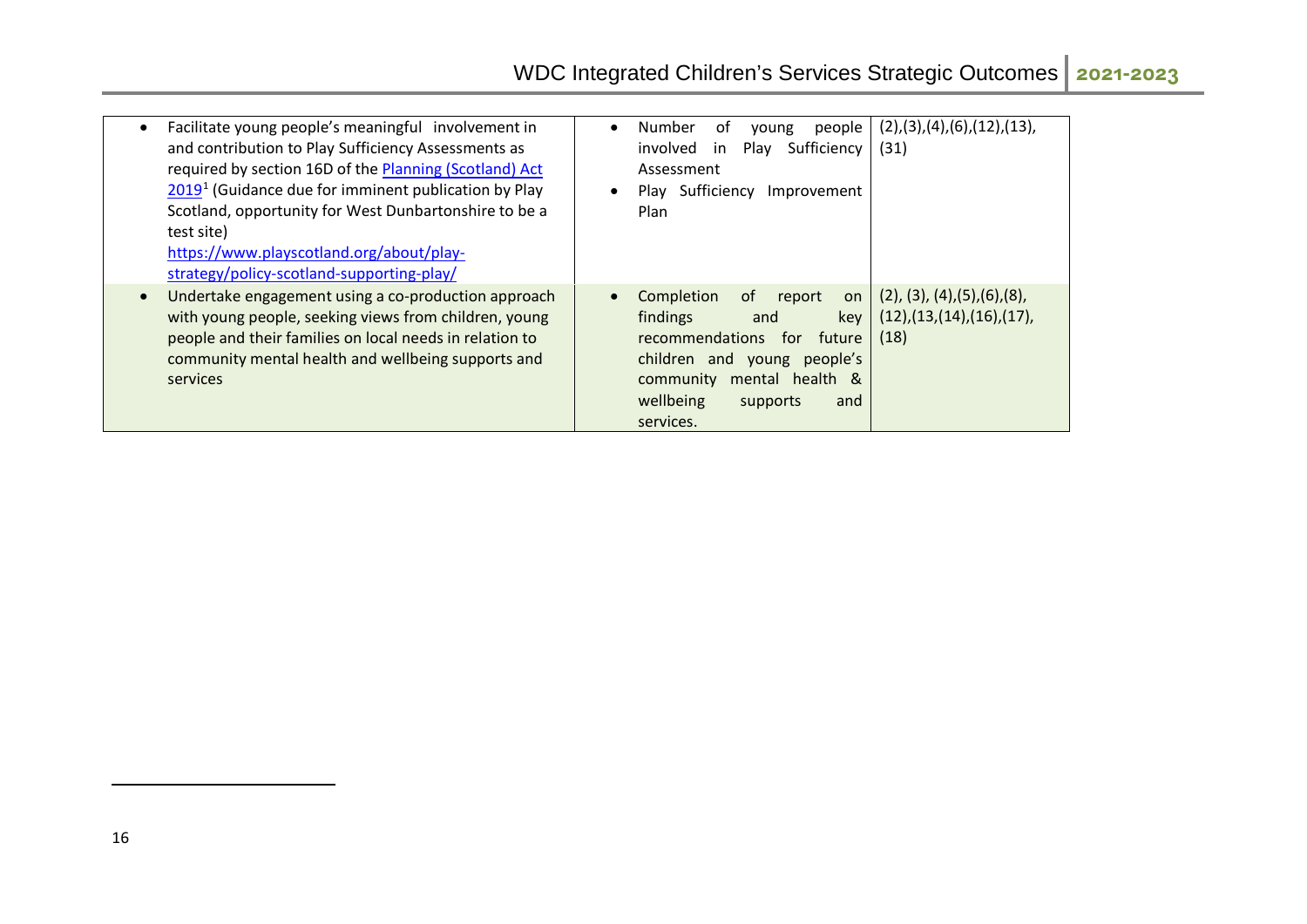| Wellbeing Indicator: Included                                                                                             |                                                |                                                                               |  |
|---------------------------------------------------------------------------------------------------------------------------|------------------------------------------------|-------------------------------------------------------------------------------|--|
| We will ensure all children and young people are empowered to overcome barriers to inclusion and have equitable access to |                                                |                                                                               |  |
| opportunities                                                                                                             |                                                |                                                                               |  |
| LOIP: Improved life chances for all children, young people and their families                                             |                                                |                                                                               |  |
| In Partnership we will do the following:                                                                                  | <b>Indicators of Progress:</b>                 | <b>UNCRC Article:</b>                                                         |  |
| Continue our multi-agency approach to helping families<br>$\bullet$                                                       | Progress with Child Poverty<br>$\bullet$       | (2), (3), (4), (6), (17), (18),<br>(23),(26),(27),(31)                        |  |
| with housing, debt, to access employability support and                                                                   | Action Report and associated                   |                                                                               |  |
| employment and with income maximisation.                                                                                  | indicators                                     |                                                                               |  |
| Ensure care experienced children and young people are<br>$\bullet$<br>supported to access to local facilities and clubs.  | % increase in participation rates<br>$\bullet$ | $(2)$ , $(3)$ , $(4)$ , $(6)$ ,<br>$(18)$ , $(23)$ , $(26)$ , $(27)$ , $(31)$ |  |
| Increase the range of the leisure, sports, and arts                                                                       | % increase in options and<br>$\bullet$         |                                                                               |  |
| programmes available to children, young people and                                                                        | participation numbers                          |                                                                               |  |
| families and support them in overcoming barriers to                                                                       |                                                |                                                                               |  |
| attending.                                                                                                                | Number of partners,<br>$\bullet$               |                                                                               |  |
| Extend the SHINE holiday hunger programme; ensuring                                                                       | participants, lunches                          |                                                                               |  |
| targeted support for care-experienced children and                                                                        | % of participants and families to<br>$\bullet$ |                                                                               |  |
| young people and those with additional support needs.                                                                     | indicate they benefited from                   |                                                                               |  |
|                                                                                                                           | involvement                                    |                                                                               |  |
|                                                                                                                           |                                                |                                                                               |  |
| We will continue to offer evidence based parenting<br>$\bullet$                                                           | Numbers of families engaging<br>$\bullet$      | (2), (3), (4), (6), (17), (18),<br>(23),(26),(27),(31)                        |  |
| opportunities to our most vulnerable families both                                                                        | with opportunities and                         |                                                                               |  |
| virtually and face to face when circumstances permit                                                                      | parenting programmes                           |                                                                               |  |
| We will continue to support and train frontline staff                                                                     | Number and confidence of staff<br>$\bullet$    |                                                                               |  |
| engage with families who find our services hard to access                                                                 | engaging in training and                       |                                                                               |  |
|                                                                                                                           | coaching sessions                              |                                                                               |  |